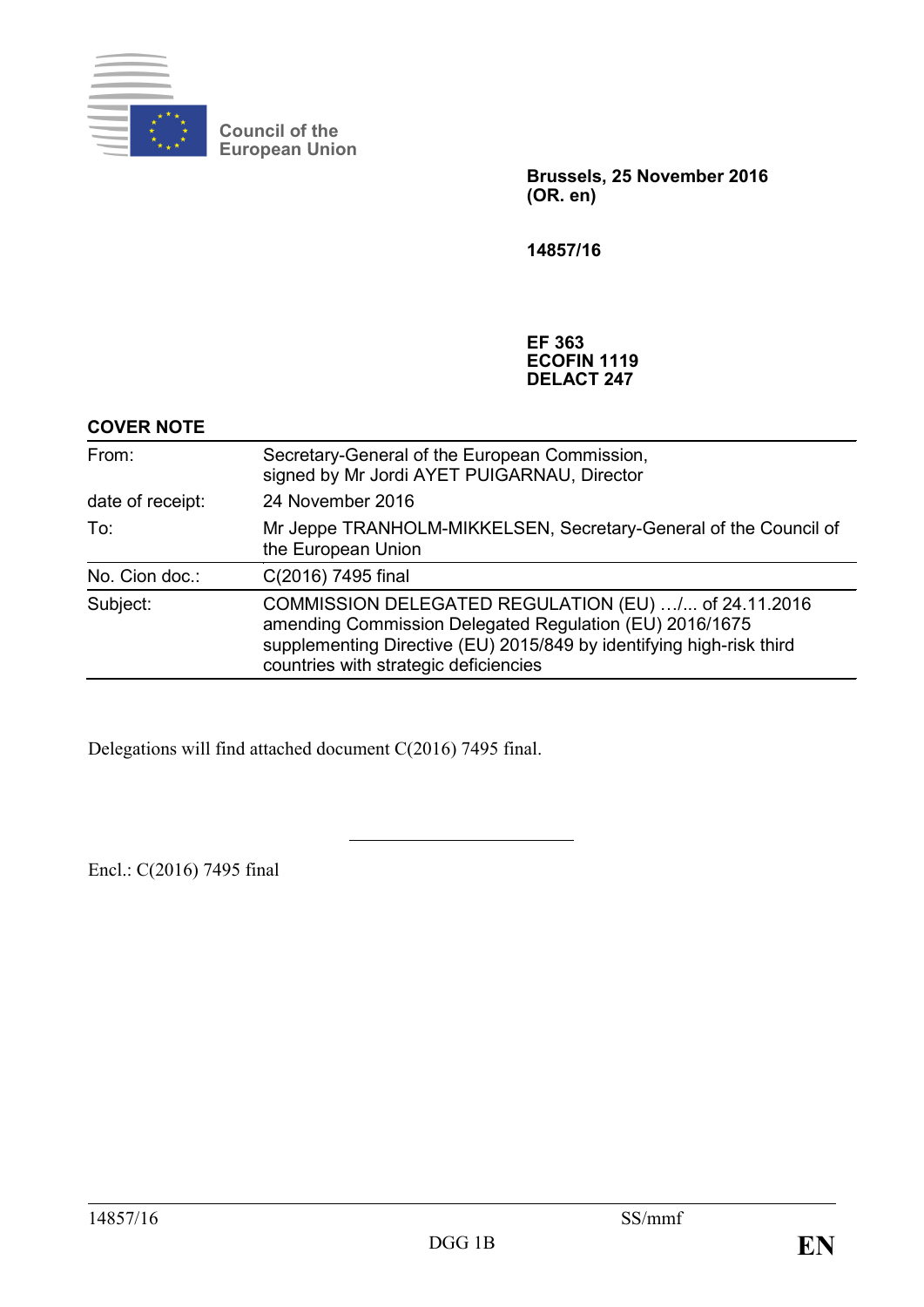

EUROPEAN **COMMISSION** 

> Brussels, 24.11.2016 C(2016) 7495 final

# **COMMISSION DELEGATED REGULATION (EU) …/...**

# **of 24.11.2016**

**amending Commission Delegated Regulation (EU) 2016/1675 supplementing Directive (EU) 2015/849 by identifying high-risk third countries with strategic deficiencies**

(Text with EEA relevance)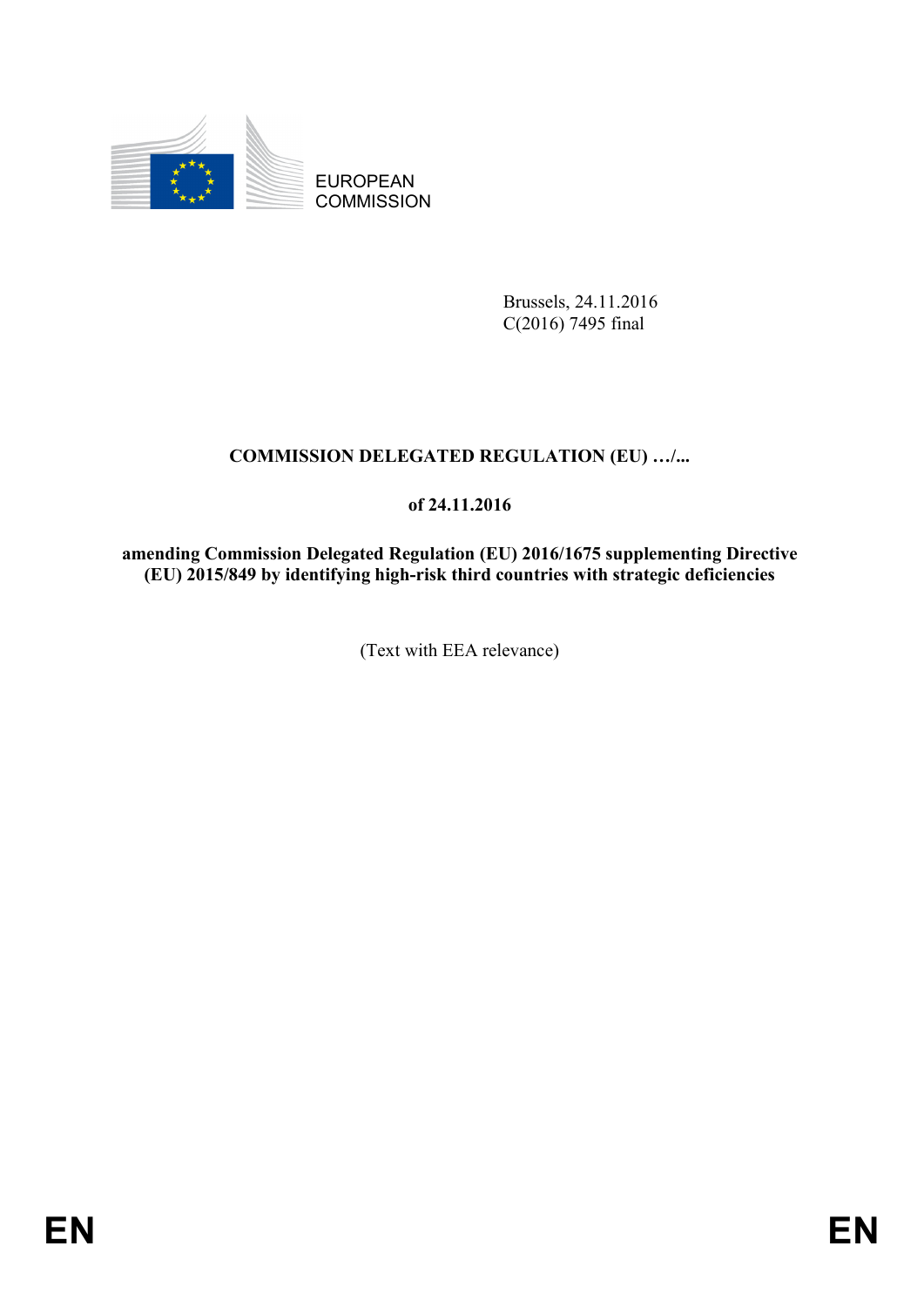## **EXPLANATORY MEMORANDUM**

## **1. CONTEXT OF THE DELEGATED ACT**

On 20 May 2015, a new framework on anti-money laundering and counter-terrorist financing ("AML/CFT") was adopted. The new rules consist of:

(a) Directive (EU) 2015/849 on the prevention of the use of the financial system for the purposes of money laundering or terrorist financing ("the Directive"), and

(b) Regulation (EU) 2015/847 on information accompanying transfers of funds ("the Regulation").

The new rules constitute a modern, coherent framework in the field, and are consistent with international standards and recommendations currently in force, mainly those issued by the Financial Action Task Force (FATF).

According to Article 9(1) of the Directive, third-country jurisdictions which have strategic deficiencies in their AML/CFT regimes that pose significant threats to the financial system of the Union ('high-risk third countries') must be identified in order to protect the proper functioning of the internal market. Article 9(2) of the Directive empowers the Commission to adopt delegated acts in order to identify those high-risk third countries, taking into account strategic deficiencies, and laying down the criteria on which the Commission's assessment is to be based. Based on this identification, obliged entities are called by Article 18(1) of the Directive to apply enhanced customer due diligence measures when establishing business relationships or carrying out transactions with natural persons or legal entities established in the listed countries.

On 14 July 2016, the European Commission adopted the Delegated Regulation (EU) 2016/1675 which identifies for the first time high risk third countries with strategic deficiencies. The Commission took into account, as appropriate, the most recent FATF Public Statement, FATF documents (Improving Global AML/CFT Compliance: on-going process), FATF reports on International Cooperation Review, and the mutual evaluations report carried out by FATF and FATF-style regional bodies (FSRBs) in relation to the risks posed by individual third countries in line with Article 9(4). As a result of this assessment, the Commission identified a number of third countries that have strategic deficiencies in their AML/CFT regimes that pose significant threats to the financial system of the Union. Hence those countries were included in the Delegated Regulation provided under article 9 of the **Directive** 

This list needs to be reviewed by the Commission where appropriate. As stressed in Recital 28 of the Directive, the Commission will adapt its assessments to the changes made to information sources from international organisations and standard setters, such as those issued by FATF. Hence the Commission aims at updating this list to reflect progress (or lack of progress) made by those high risk third countries in removing the strategic deficiencies. Based on this information, the Commission may identify additional high risk third countries presenting strategic deficiencies, or may move already identified high risk third countries from one section of the list to another one, or remove them altogether depending on a country's progress (or lack of progress). In this context the Commission considered the outcome of the FATF 28th Plenary meeting and the newly available information sources.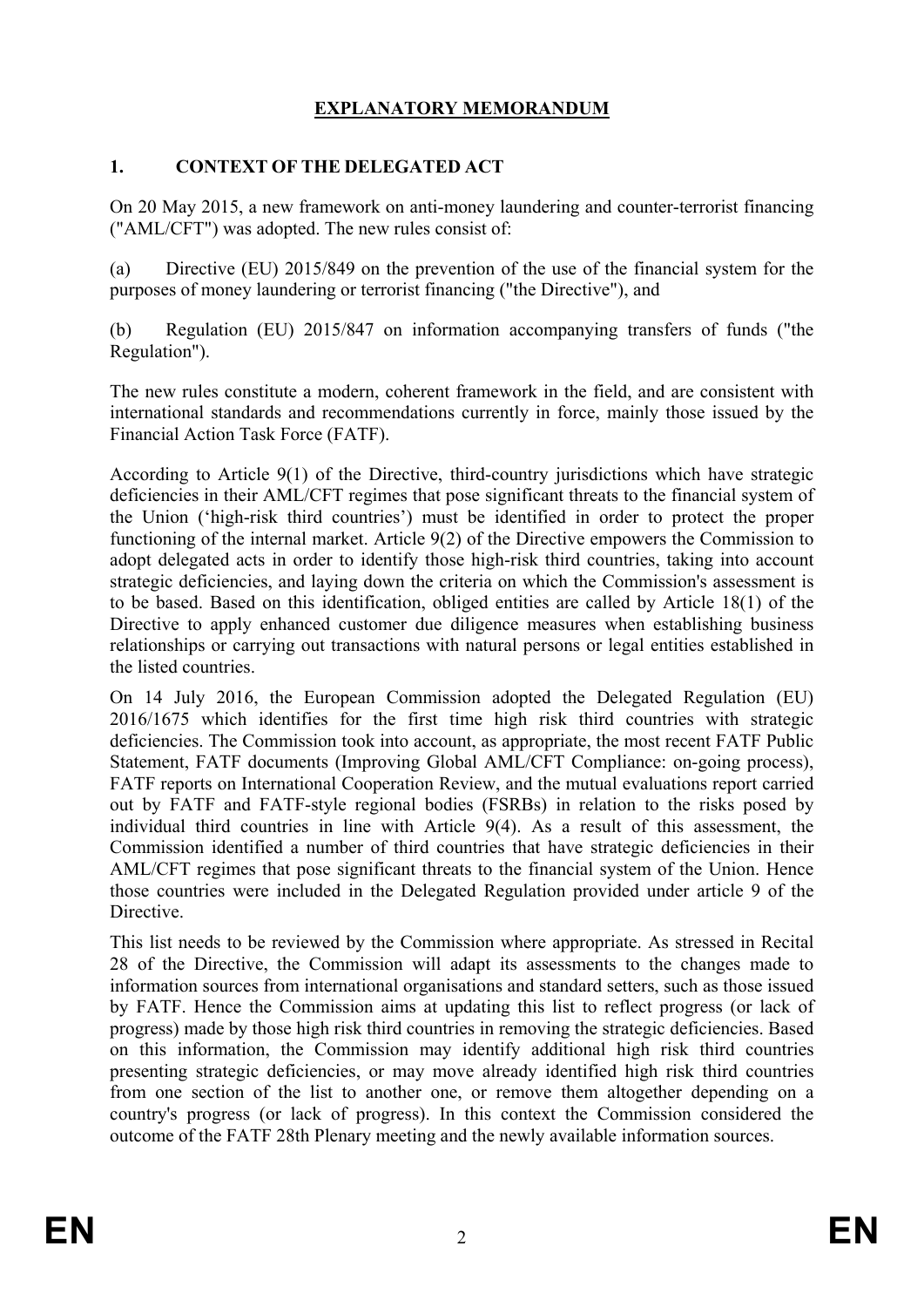According to this latest available information, it was found that Guyana has made significant progress on AML/CFT matters. On the basis of progress made, with Guyana substantially completing all its action plan items agreed with the FATF, FATF decided to conduct an onsite visit to Guyana in order to confirm that implementation has begun and that there is political commitment to continue to strengthen the AML/CFT regime. FATF on-site visit has concluded that Guyana has a legal and institutional framework in place, which addresses the strategic deficiencies of its AML/CFT regime. Guyana has therefore been removed from the FATF document called "improving global AML/CFT Compliance: ongoing process".

Based on these information sources, the Commission considers that Guyana does not meet anymore the criteria set in article 9(2) of the Directive. Hence Guyana should be removed from the list of high risk third countries presenting strategic deficiencies in their AML/CFT framework.

## **2. CONSULTATIONS PRIOR TO THE ADOPTION OF THE ACT**

No public consultations were held by the Commission given the fact that the list of high-risk third countries corresponds to that agreed internationally.

On 25 October 2016, the Expert Group on Money Laundering and Terrorist Financing (EGMLTF) was consulted on the draft delegated act by written procedure.

## **3. LEGAL ELEMENTS OF THE DELEGATED ACT**

This delegated act amends the list of high-risk third countries which has been previously adopted in Delegated Regulation (EU) 2016/1675.

The legal effects of the publication of the list are governed by the basic act, Directive (EU) 2015/849. As a consequence, obliged entities in Member States will not be bound anymore to apply enhanced customer due diligence measures (ECDD) when dealing with natural persons or legal entities established in Guyana according to article 18 of the Directive as far as it refers to the obligations relating to the third countries identified by the Commission as high risk third countries.

This is without prejudice to the application by obliged entities of the provisions of the Directive with regard to customer due diligence and the relevant risk-based measures to be applied.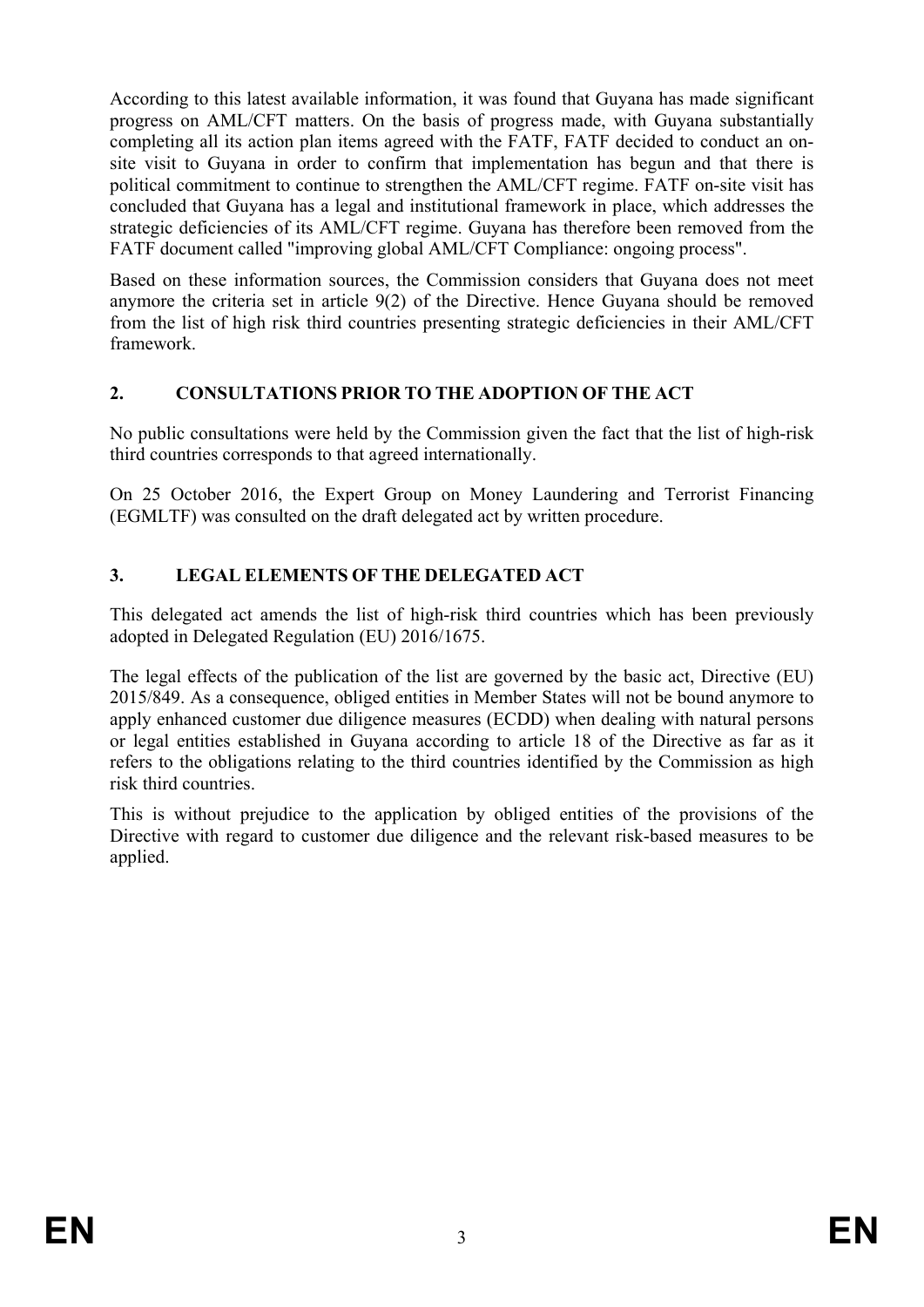### **COMMISSION DELEGATED REGULATION (EU) …/...**

#### **of 24.11.2016**

#### **amending Commission Delegated Regulation (EU) 2016/1675 supplementing Directive (EU) 2015/849 by identifying high-risk third countries with strategic deficiencies**

(Text with EEA relevance)

#### THE EUROPEAN COMMISSION,

Having regard to the Treaty on the Functioning of the European Union,

Having regard to Directive (EU) 2015/849 of the European Parliament and of the Council of 20 May 2015 on the prevention of the use of the financial system for the purposes of money laundering or terrorist financing, amending Regulation (EU) No 648/2012 of the European Parliament and of the Council, and repealing Directive 2005/60/EC of the European Parliament and of the Council and Commission Directive 2006/70/EC<sup>[1](#page-4-0)</sup>, and in particular Article 9(2) thereof,

Whereas:

- (1) The Union must ensure an effective protection of the integrity and proper functioning of its financial system and the internal market from money laundering and terrorist financing. Hence Directive (EU) 2015/849 provides that the Commission should identify high risk third countries which present strategic deficiencies in their regimes on anti-money laundering and countering terrorist financing that pose significant threats to the financial system of the Union.
- (2) The Commission has adopted Delegated Regulation (EU) 2016/1675 supplementing Directive (EU) 2015/849 by identifying high-risk third countries with strategic deficiencies<sup>[2](#page-4-1)</sup>. The Commission should review the list of high risk third countries at appropriate times in light of the progress made by those high risk third countries in removing the strategic deficiencies in their regime on anti-money laundering and countering terrorist financing (AML/CFT). The Commission should adapt its assessments to the changes made to information sources from international organisations and standard setters, such as those issued by the Financial Action Task Force (FATF).
- (3) In line with the criteria set out in Directive (EU) 2015/849, the Commission took into account the most recent available information in particular the most recent FATF Public Statement and FATF document "Improving Global AML/CFT Compliance: ongoing process", and FATF reports of the International Cooperation Review Group in

<span id="page-4-0"></span> $\frac{1}{2}$  OJ L 141, 5.6.2015, p. 73.<br>OJ L 254, 20.9.2016, p. 1.

<span id="page-4-1"></span>